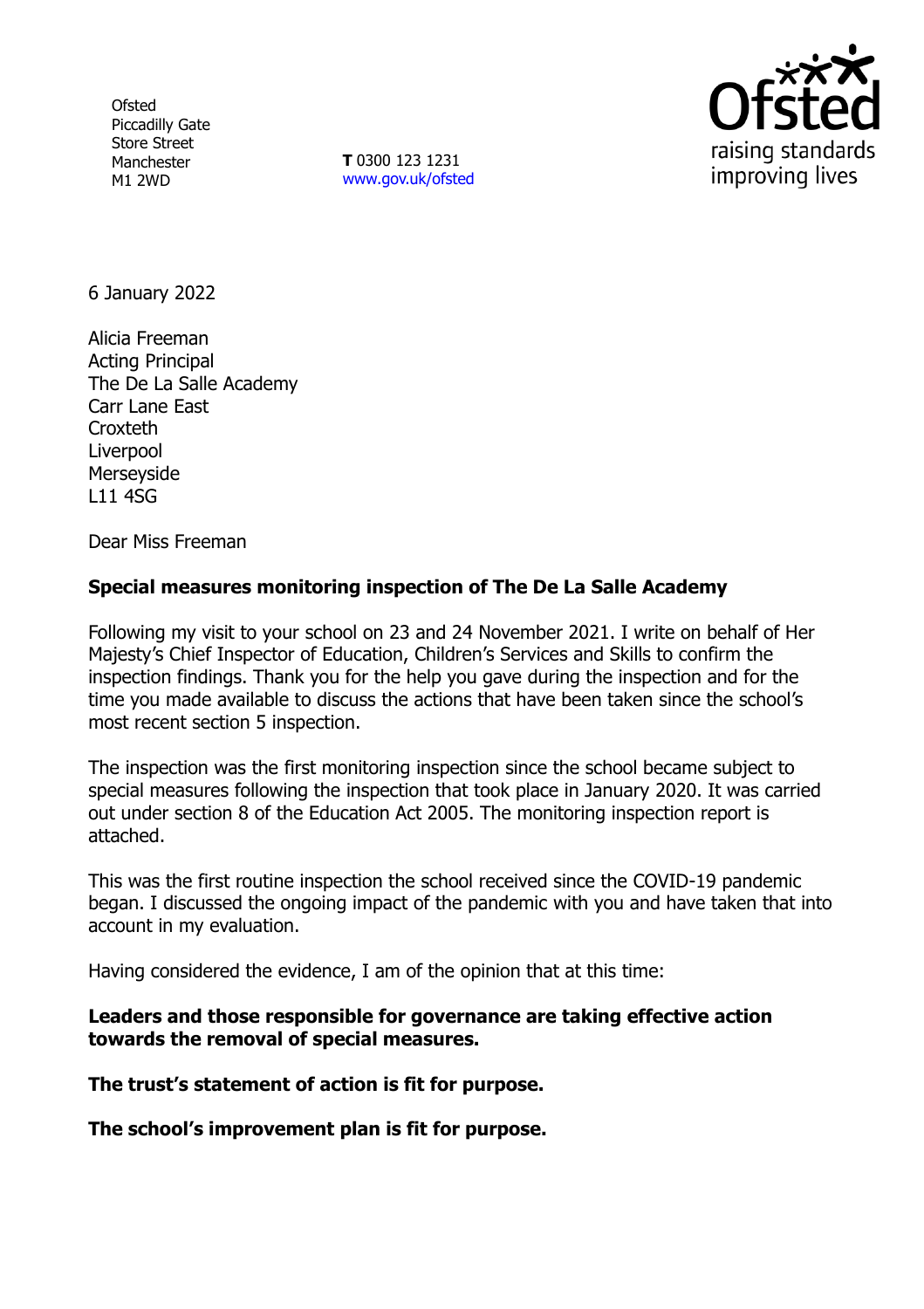

### **Having considered the evidence, I strongly recommend that the school does not seek to appoint early career teachers.**

I am copying this letter to the chair of the board of trustees, the director of education for the Archdiocese of Liverpool, the regional schools commissioner and the director of children's services for Liverpool. This letter will be published on the Ofsted reports website.

Yours sincerely

Ahmed Marikar **Her Majesty's Inspector**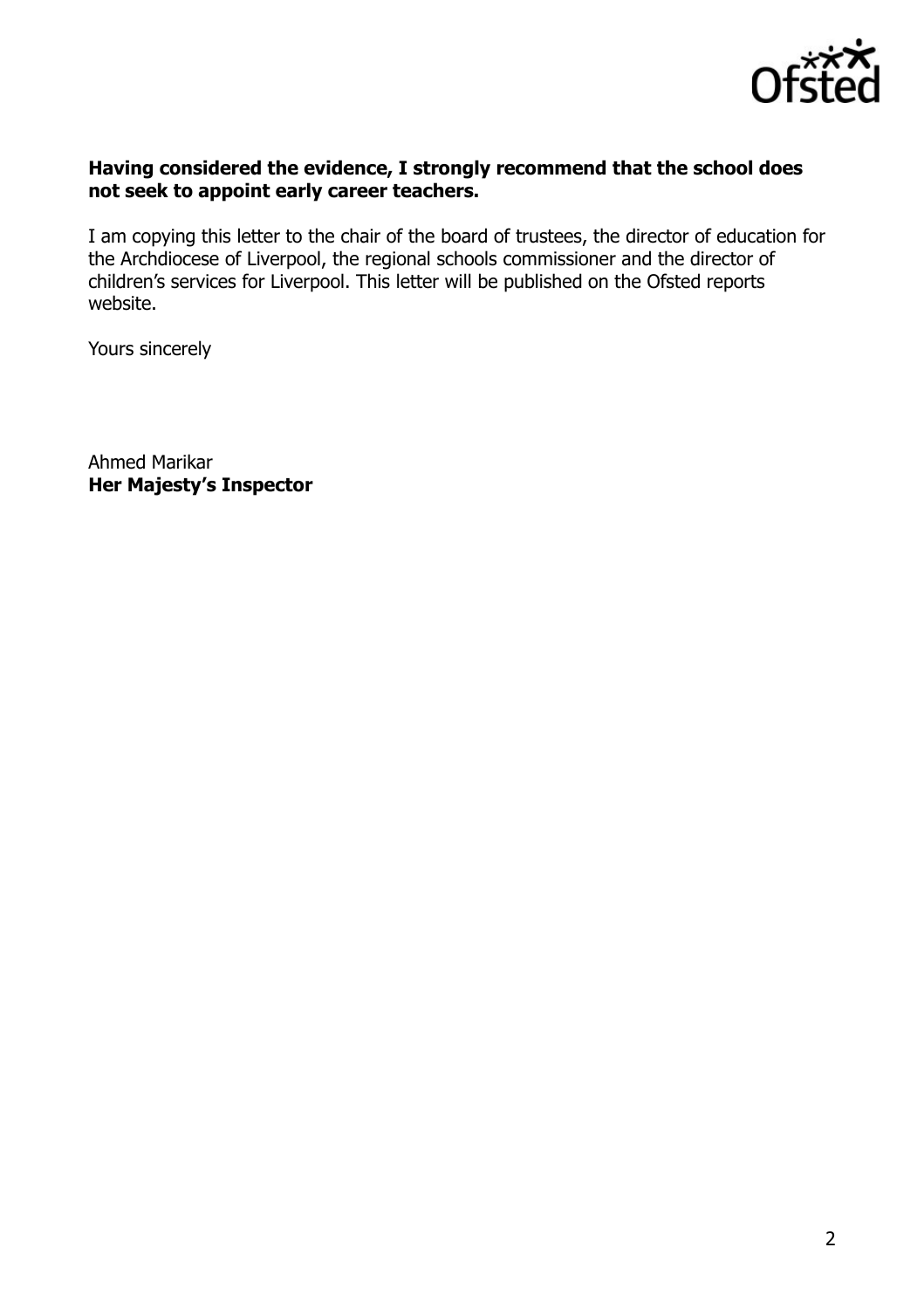

## **Report on the first monitoring inspection on 23 November and 24 November 2021**

# **Context**

Since the previous section 5 inspection, there have been considerable changes in staffing. The previous principal left in April 2021. The head of school at the time of the last inspection is currently acting principal. A new acting head of school, deputy headteacher and assistant headteacher have been appointed. The roles and responsibilities of the senior leadership team members have been clarified. There are also new subject leaders in English, mathematics and art and design. Currently, there are some temporary teachers, due to staff absences.

There have been changes to governance. This includes a new chair of trustees and three new governors. Discussions are currently taking place between the trust, the regional school's commissioner and the Department for Education in relation to the future of the school.

During the inspection, some pupils in Year 11 were being educated remotely at home, due to issues related to the COVID-19 pandemic. The challenges experienced during the pandemic have slowed down some of leaders' actions to improve the school. The number of pupils on roll in Year 7 and Year 10 has declined.

## **The progress made towards the removal of special measures**

Leaders, governors and staff have experienced a period of turbulence and uncertainty about the school's future. This, along with the COVID-19 pandemic, has hampered some aspects of the school's improvement. Despite these challenges, leaders have kept a clear focus on making a positive difference to the quality of education for pupils.

Together with staff, leaders are beginning to raise their expectations of pupils' achievement. Leaders know what needs to improve. Their action plan is accurate and ambitious. However, the plan lacks clear timescales. This stops leaders and governors keeping track of what should happen and when this should take place.

Governance has been strengthened with additional trustees who have a range of skills and expertise. Governors have made some improvements to the way that they work. For example, they have set up link governors who are attached to different subjects. This is beginning to strengthen their oversight of subject curriculums. Minutes of meetings show that governors are asking leaders more probing questions on the curriculum than in the past. Governors have a realistic view of the scale of improvement required at the school.

Leaders have reviewed and improved the breadth of subjects that pupils can follow at key stage 4. For example, more pupils in key stage 4 follow a language than in the past. Plans to introduce music into the key stage 3 curriculum are still in the early stages. Even so, an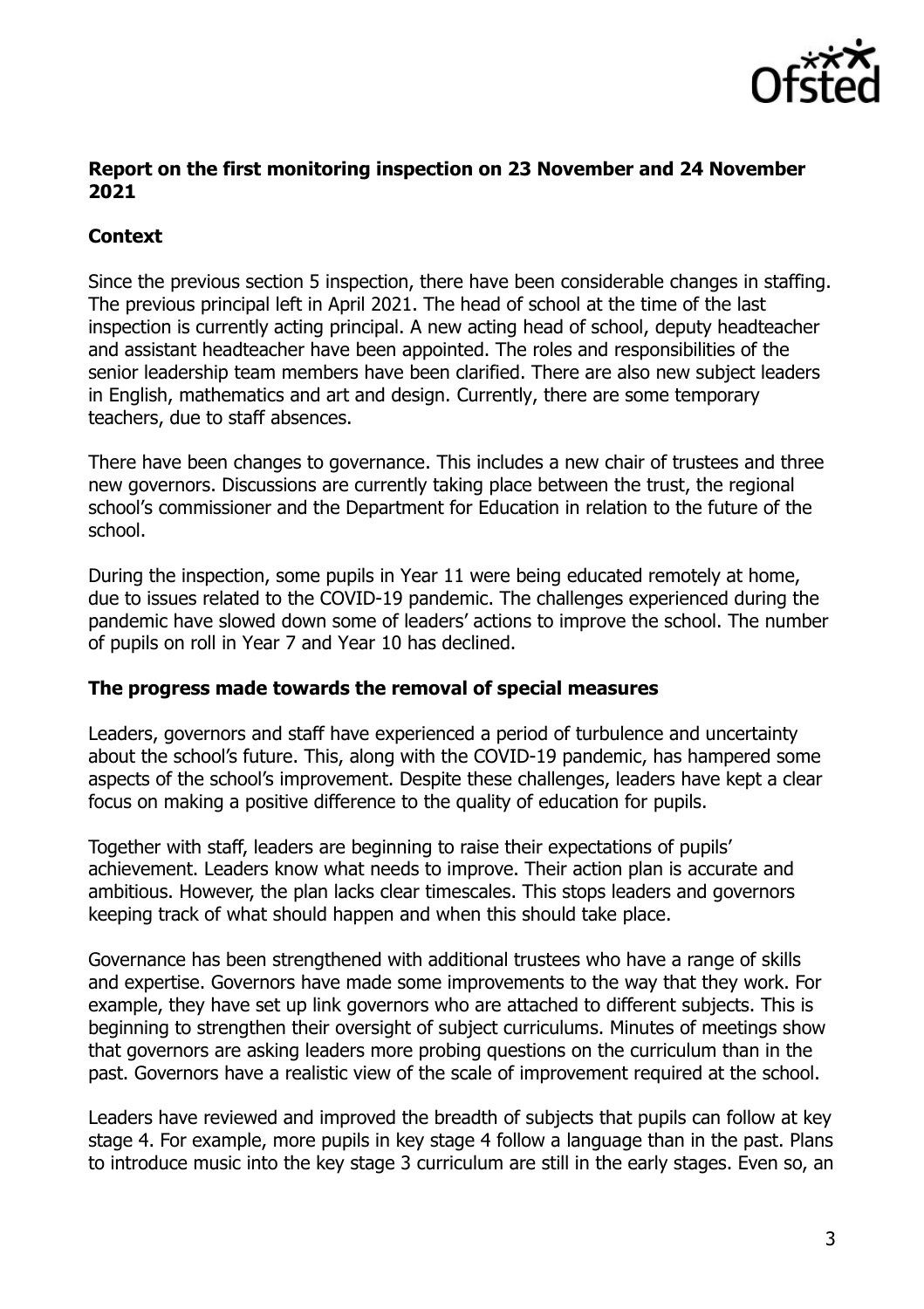

increasing number of pupils, from Year 7 to Year 11, are being taught to play a musical instrument.

The quality of subject curriculums is improving. Leaders have taken appropriate action to improve the order of subject content in many curriculum areas since the last inspection. Curriculum plans in some subjects, such as mathematics, carefully identify the key knowledge that teachers want pupils to know and the order in which it is to be taught. Pupils have the opportunity to revisit prior learning at the start of lessons. Most teachers use clear explanations to help pupils to develop their knowledge. However, the curriculums in some subjects, such as science, are not as well developed. Consequently, some pupils, including disadvantaged pupils, are not able to build on what they already know. Leaders are in the process of adapting these subject plans with external support.

The support for pupils with special educational needs and/or disabilities (SEND) is strengthening. Leaders have improved the identification of the needs of pupils with SEND. They have also improved the quality of information available to subject leaders and teachers about these pupils. Leaders have provided training for staff on how to support pupils with SEND in the classroom. However, some teachers do not use the learning plans that are in place for these pupils well enough. Consequently, the needs of some pupils with SEND are not routinely met in classrooms.

Reading continues to be a priority for the school. Leaders have put support in place for weaker readers. Leaders have strengthened the staff's knowledge of phonics through professional development. They have also improved the range of books in the library. Pupils benefit from having regular opportunities to read during form time.

There are some tentative improvements in pupils' attendance. Leaders have developed strategies to ensure that pupils attend school more regularly. Leaders work more closely with families to encourage pupils' attendance. Leaders monitor pupils' absence more carefully. There are success stories for individual pupils. However, some pupils, including those with SEND and disadvantaged pupils, continue to be absent from school too often.

Leaders are taking effective steps to improve pupils' behaviour. They have introduced a new behaviour system. Staff who completed the online survey feel that leaders support them to manage behaviour well. All pupils who spoke with the inspector said that they feel safe. They reported that staff do not tolerate bullying. Pupils told the inspector that they trust staff to deal with any concerns that they have. In lessons, and around the school during breaktimes, most pupils generally behave well. However, leaders have identified a very small number of pupils in some year groups who struggle to meet the school's expectations of them.

Leaders have improved the quality of the provision for the small number of pupils who attend alternative provision. Leaders work closely with pupils and alternative providers to ensure that pupils follow a suitable curriculum and are supported effectively on their return to school. Leaders make regular visits to alternative providers, and check that pupils are following their chosen courses.